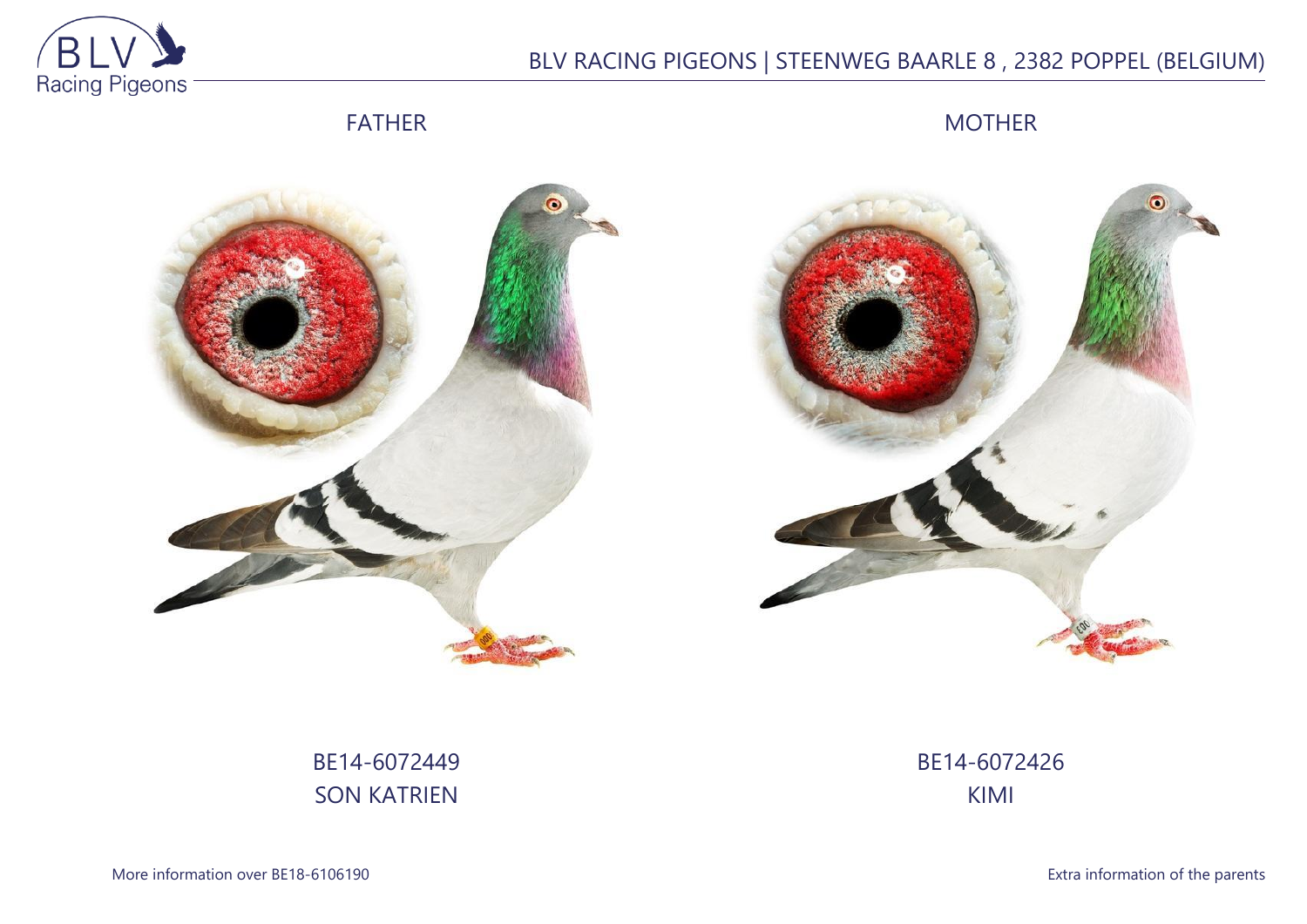

## BLV RACING PIGEONS | STEENWEG BAARLE 8 , 2382 POPPEL (BELGIUM)

Kimi

Blauw





| zomerjong                                                                                                                                 | $V: 6073276-05$<br>laat                                                                                                                                                                                                                                                                                                                        | $V: 6555280-98$<br>Aerts gebr. Bevel                                                                                                                                                                                                                                                                                            |
|-------------------------------------------------------------------------------------------------------------------------------------------|------------------------------------------------------------------------------------------------------------------------------------------------------------------------------------------------------------------------------------------------------------------------------------------------------------------------------------------------|---------------------------------------------------------------------------------------------------------------------------------------------------------------------------------------------------------------------------------------------------------------------------------------------------------------------------------|
| 6224270-08<br>Pascal<br>Rechtstreeks Van Nueten<br>Ludo<br>Vader BE09-6111553<br>3e Nat. Bourges 37.357 d                                 | M: 6068125-01<br>geschelpt                                                                                                                                                                                                                                                                                                                     | M:6549151-99<br>blauw dochter Raket<br>Houben Itegem<br>$V: 6192718-98$<br>blauw Aerts gebr. Bevel<br>laat<br>M:6044907-99<br>G. dochter Bugsy<br>Houben Itegem                                                                                                                                                                 |
| M: 6119102-11<br>Katrien<br>Zus Kim.1e Nat. Guéret<br>Zus BE09-6111546<br>Zus BE10-6031731<br>38e Prov. Montlucon<br>18e Bourges I. Prov. | 6257240-03<br>V.<br>Torre<br>Vader Kim.1e Nat. Guéret<br>Vader BE09-6111546<br>Vader BE11-6119102<br>Vader BE10-6031731<br>Vader BE12-6023287<br>Vader BE13-6062110<br>M: 6034734-06<br>Celien<br>Moeder Kim.1e Nat. Guéret<br>Moeder BE09-6111546<br>Moeder BE10-6031731<br>Moeder BE12-6023287<br>Moeder BE13-6062110<br>Moeder BE11-6119102 | $\nabla 6335690-98$<br>"KAASBOER" superkweker<br>vader en grootvader van<br>verschillende topduiven<br>M:6407575-97<br>Blauw<br>Superkweekduivin<br>Henderickx Bart Berlaar<br>$\nabla 6517591-99$<br>Blauw - wit<br><b>Rijmenands Frans</b><br>grootvader van 1ste Nat.<br>M-2072711-02<br>Blauw - wit<br>Huysegoms Theo Meise |

|    | /: 6207331-97                                                       |
|----|---------------------------------------------------------------------|
|    | M: 6204237-96                                                       |
|    | V: 6210117-98                                                       |
|    | M: 6165845-97                                                       |
|    | V: 6237283-95                                                       |
|    | M: 6204237-96                                                       |
|    | V: 6165825-97                                                       |
|    | M: 6424264-97                                                       |
| ŕ. | 6235626-92<br>Blauw<br>6404318-96<br>M:<br><b>BLAUW</b>             |
|    | /; 6450252-97<br>Marcel Cortens<br>6370004-95<br>Dikke Blauw Gaston |
|    | 2002652-94<br>Blauw                                                 |
|    | 2002291-99<br>Blauw                                                 |

Van de Wouwer Kurt

| 27. Prov. Gien<br>6257240-03<br>Torre<br>Vader Kim.1e Nat. Guéret<br>Vader BE09-6111546                          |  |
|------------------------------------------------------------------------------------------------------------------|--|
|                                                                                                                  |  |
| Vader BE11-6119102<br>Vader BE10-6031731<br>Vader BE12-6023287<br>Vader BE13-6062110<br>o.gr vader Nat Asduif 18 |  |
| M: 2076111-11<br>Hennes Kristiaan                                                                                |  |





**Hok Van de Wouwer** Melkouwen 8 - 2590 Berlaar (Belgium)

**Hok Van de Wouwer** Melkouwen 8 - 2590 Berlaar (Belgium)

More information over BE18-6106190 **Extra information of the parents** Extra information of the parents

Van de Worwer Kint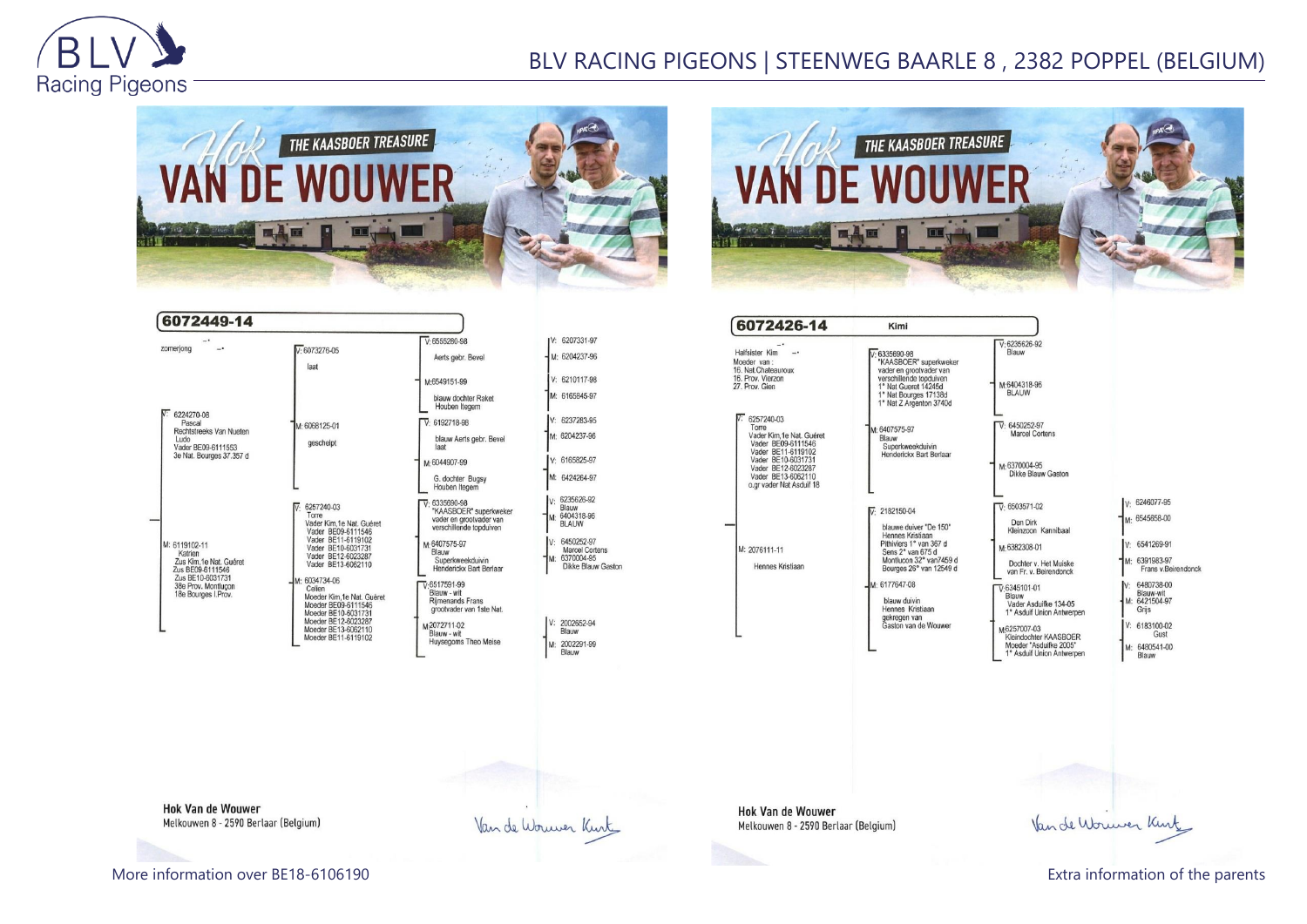

#### More information 6072449/2014

**Never raced, summer youngster 2014** Father of BE18-6063768 **691. Nat. Argenton – 16,496 birds 2018 835. Nat. Chateauroux – 12,855 birds 2018 289. prov. Chevrainvilliers – 5,197 birds 2018** Full brother to 'Marie' 268/12 **10. Nat. Zone / 27. Nat. Châteauroux - 19,691 birds 32. Nat. Zone Argenton - 8,624 birds 2012 / 193. Nat. 25,949 birds 43. Nat. Zone La Souterraine - 6,618 birds 2012 / 126. Nat. 19,155 birds 124. Nat. Zone Bourges II - 12,532 birds 2012 / 255. Nat. 33,524 birds 151. s-Nat. Vierzon - 10,480 birds 2014 225. Nat. Zone Bourges - 4,783 birds 2014 / 911. Nat. 22,663 birds 396. Nat. Zone Bourges - 3,493 birds 2013 638. Nat. Guéret - 2,656 birds 2013 692. Nat. Zone Châteauroux - 2,954 birds 2014 901. Nat. Zone Guéret - 5,726 birds 2012** Half brother (same father) to '553/09' **3. Nat. Bourges – 37,357 birds 47. Nat. Zone / 66. Nat. Limoges - 14,211 birds 2010 - MOTHER IS 'KATRIEN', FROM TOP PAIR 'TORRE SON KAASBOER' X 'CELIEN'** Winner of **18. s-Nat. Bourges YL – 2,263 birds 2012 38. prov. Montauban YL - 2,222 birds 2012 124. prov. Argenton – 3,104 birds / 926. Nat. 20,383 birds 176. Nat. Zone Montluçon YL - 8,766 birds 2012 / 320. Nat. 22,875 birds 276. Nat. Zone Argenton - 7,608 birds 2011 / 919. Nat. 20,383 birds 41. Dourdan YB – 1,149 birds 2011** Full sister to 'Marieke' & 'Dina', both g.mother of 'New Kim' **1. Nat. acebird great middle dist. KBDB 2018 2. Nat. Chateauroux - 17,281 birds 2018 12. Nat. Argenton - 16,496 birds 2018 4. Nat. Zone Argenton – 4,990 birds 21. Nat. Chateauroux - 12,855 birds 2018 52. prov. Blois - 2,923 birds 2018 95. Melun – 973 birds 165. prov. Le Mans - 1,315 birds 2018**

### More information of 6072426/2014

**Never raced, summer youngster 2014** Mother of BE16-6023135 **16. Nat. Chateauroux - 14,762 birds 2016 16. prov. Vierzon - 1,889 birds 2017 27. prov. Gien - 5,470 birds 5,470 birds 2016 79. prov. Vierzon – 1,787 birds 2017 66. Nat. Zone / 165. Nat. Chateauroux - 2,858 birds 2018 83. Nat. Zone Chateauroux - 8,584 birds 2017 312. Nat. Chateauroux – 26,695 birds 85. Nat. Zone Bourges - 8,989 birds 2016 301. Nat. Bourges – 28,078 birds 120. I.prov. Vierzon - 4,854 birds 2017 208. Nat. Zone Argenton - 5,314 birds 2016 501. Nat. Argenton – 19,592 birds 367. Nat. Chateauroux – 1,712 birds 2017 15. Noyon – 315 birds 2018 Also 513.-597.-720.-785.-830.-840. Nat. Zone** Mother of BE20-6188015 **108. Nat. Argenton – 23,280 birds 2020 47. Nat. Zone Argenton – 7,393 birds 1218. Nat. Bourges – 9,844 birds 2020** Half sister to 'Kim' **1. Nat. Gueret - 14,245 birds 1. young acebird Cureghem Centre 1. young acebird LCB Super ace 'Beyers' Bourges /Argenton 38. Nat. Argenton - 23,900 birds 87. Nat. Bourges - 37,357 birds 4. prov. Salbris - 1,080 birds 203. prov. Orleans – 7,510 birds** Half sister to 'Marieke' & 'Dina', both g.mother 'New Kim' **1. Nat. acebird great middle dist. KBDB 2018 2. Nat. Chateauroux - 17,281 birds 2018 12. Nat. Argenton - 16,496 birds 2018 4. Nat. Zone Argenton – 4,990 birds 21. Nat. Chateauroux - 12,855 birds 2018 52. prov. Blois - 2,923 birds 2018 95. Melun – 973 birds 165. prov. Le Mans - 1,315 birds 2018**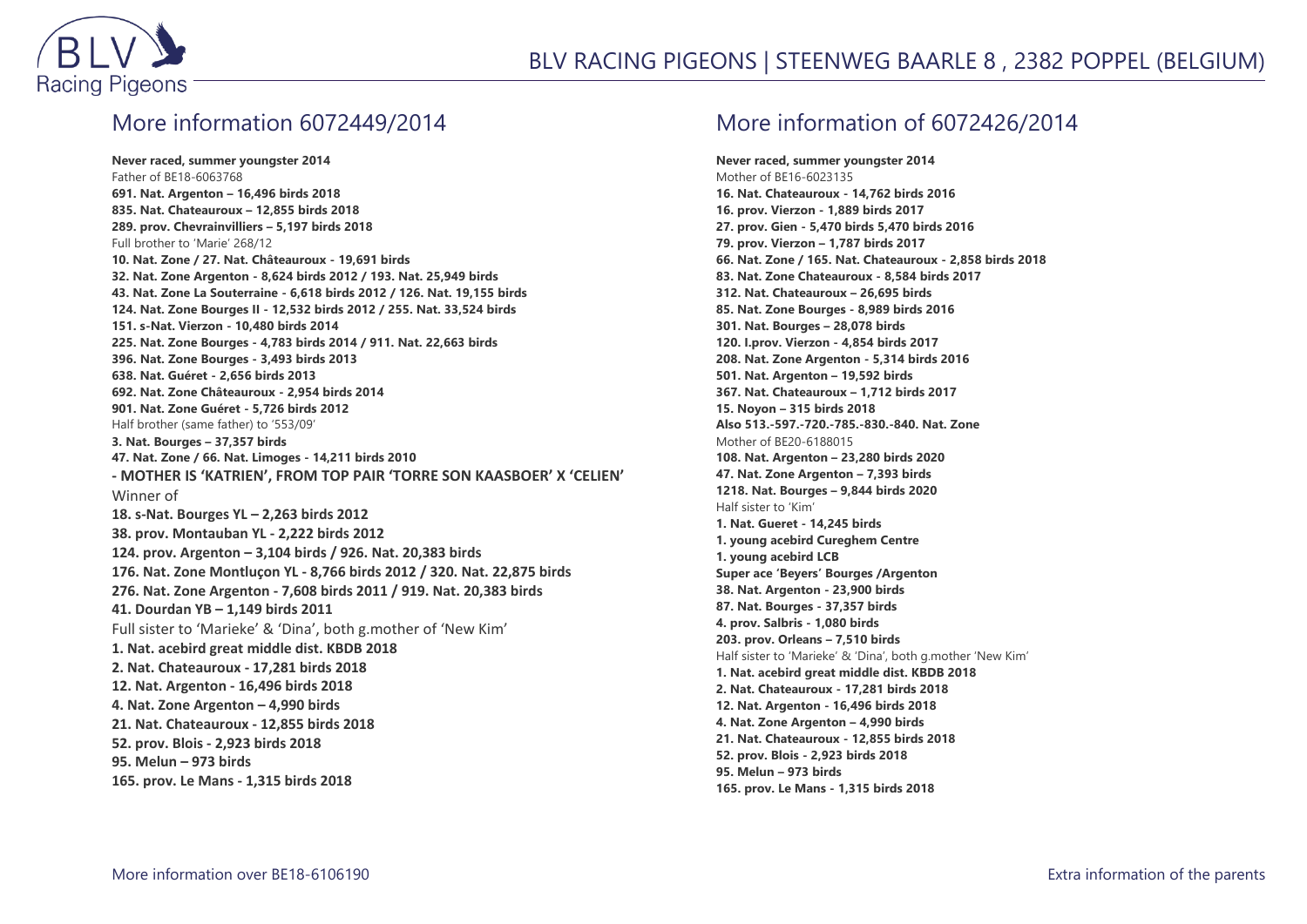

#### G.mother of 'Diamond Kim' 032/20

**6. Belgian youngster PIPA ranking 4 National races 21. Nat. acebird great middle dist. KBDB 2020 14. Nat. Argenton - 23,286 birds 2020 35. Nat. Chateauroux - 20,789 birds 2020 617. Nat. Bourges – 28,551 birds 2020 796. Nat. Chateauroux – 15,322 birds 2020** - G.mother of 'Nestsister Diamond Kim' 031/20 **88. Nat. Zone / 224. Nat. Chateauroux 15,322 birds 2020 526. Nat. Zone Argenton – 7,393 birds 2020 - FATHER IS 'TORRE', SUPER SON 'KAASBOER' X 'SUPER KWEKER HENDERICKX'** Father of a whole deal of super performers including **- 'Kim' 1. Nat. Gueret - 14,245 birds 1. young acebird Cureghem Centre … 1. young acebird LCB Super ace 'Beyers' Bourges /Argenton 38. Nat. Argenton - 23,900 birds … 87. Nat. Bourges - 37,357 birds 4. prov. Salbris - 1,080 birds - 'Sister Kim' Winner of 99.-109.-428.-798. provincial - 'Montluçon' 1. prov. Montlucon - 1,913 birds - 'Marieke' 546/09 5. Nat. Limoges YL - 14,211 birds 2010 Also winner 26.-88.-123.-140.-190.-341.-353.-444.-477. National G.mother of 'New Kim', 1. Nat. acebird great middle dist. KBDB 2018 - 'Dina' 731/10 3. prov. / 9. Nat. Zone Bourges - 11,739 birds 2010 / 28. Nat. 30,742 birds 24. prov. Guéret - 1,871 birds … 41. prov. Blois - 1,041 birds G.mother of 'New Kim', 1. Nat. acebird great middle dist. KBDB 2018 - 'Katrien' 102/11 18. s-Nat. Bourges YL – 2,263 birds 2012 Also 38.-124. prov. & 176.-276. Nat. Zone** - Mother of 'Marie' 268/12 **10. Nat. Zone / 27. Nat. Châteauroux - 19,691 birds Also winners 32.-43.-124.-151.-225. Nat. Zone / s-Nat. - 'Silke' 110/13 Winner of 34.-51.-51. Nat. Zone & 3x top 250 National - 'Daughter Torre' At Johan De Belser breeder 3. Nat. acebird great MD KBDB 2020**